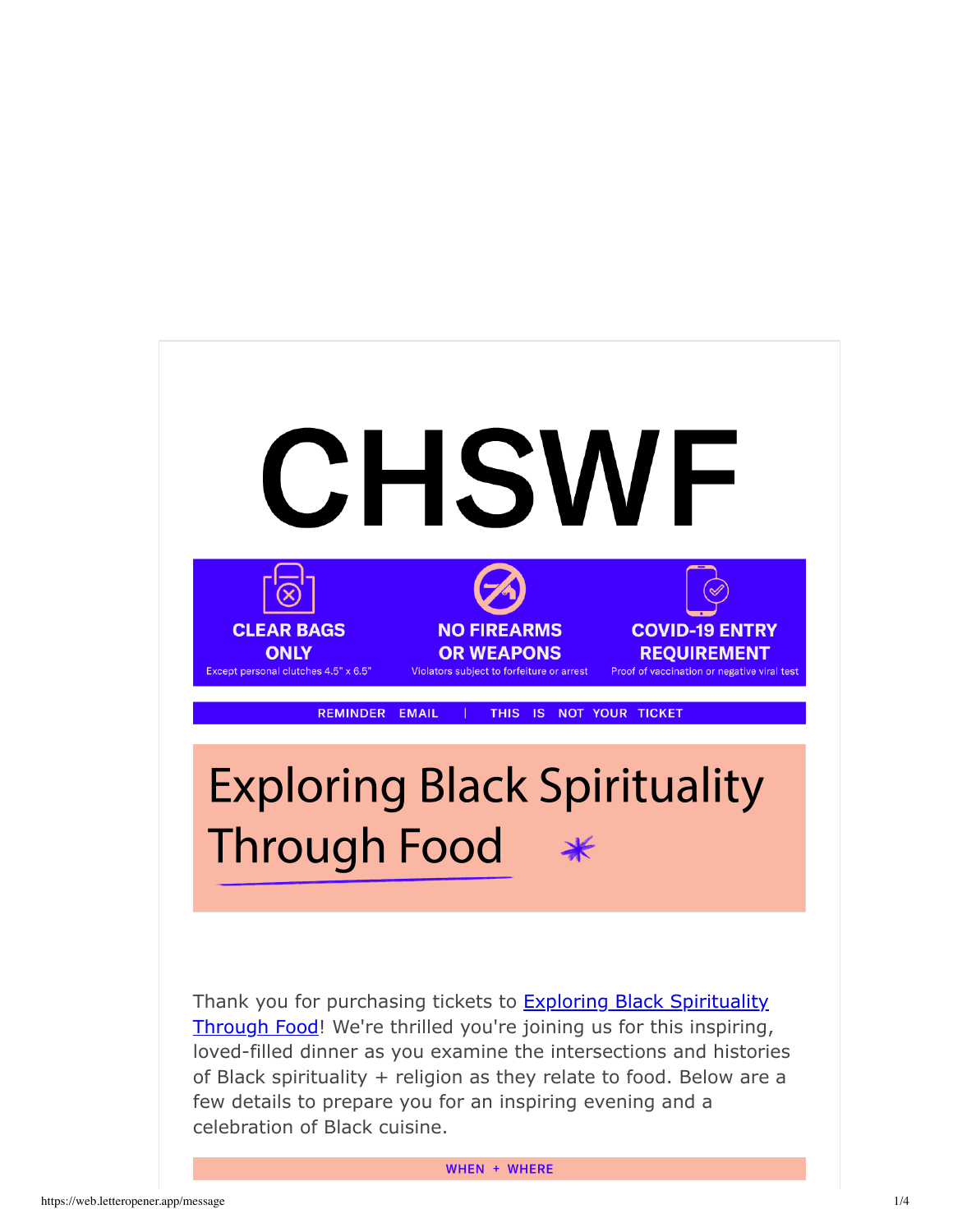- Date: Friday, March 4
- Time: 7:00 9:30 PM
- Location: The Camden Room
- Address: 375 Meeting St, Charleston, SC 29403

## **HEALTH + SAFETY**

Charleston Wine + Food is requiring all guests, staff, talent, and vendors to either: provide proof they are fully vaccinated against COVID-19 OR provide proof of a negative COVID-19 test, taken within 72 hours of each day you are attending. Entrance eligibility is checked at every Charleston Wine + Food event before guest tickets are scanned.

Get verified - Download the free Charleston Wine + Food app on Apple App Store or Google Play; Click the COVID-19 button on the left menu, and follow the prompts.

Visit our 2022 Health + Safety Policy for more information and details regarding COVID-19 entrance requirements.

# KNOW BEFORE YOU GO

-This event is all-inclusive: food, beverage, and gratuity is included in the ticket price.

- Seats may be a combination of bar/counter seats, booths, and tables and you may be seated with other parties depending on restaurant layout

- All guests must be 21+ (no infants, children, or pets)

- No backpacks, coolers, or large purses permitted; all bags + persons are subject to search

- ALL BAGS MUST BE CLEAR except for small personal clutches (no larger than 4.5" x 6.5")

- Bring your printed or digital ticket via smartphone for entry. We recommend downloading the SquadUP app from the App Store (available via *iOS* and **Android**). If you lost your ticket and don't have the app, please visit SquadUP.com and follow the steps to retrieve your tickets

- Menus for each event can be accessed via the CHSWF app. Download the app and visit the event in the schedule for the linked menu

- Food allergies: if you have food allergies, please email ticketing@charlestonwineandfood.com by Friday, February 18. The chefs will do their best to accommodate, but we emphasize this is only a request

- Should this event sell out and have a waitlist demand, Lyte will accept returns until Friday, February 18. Beginning February 19,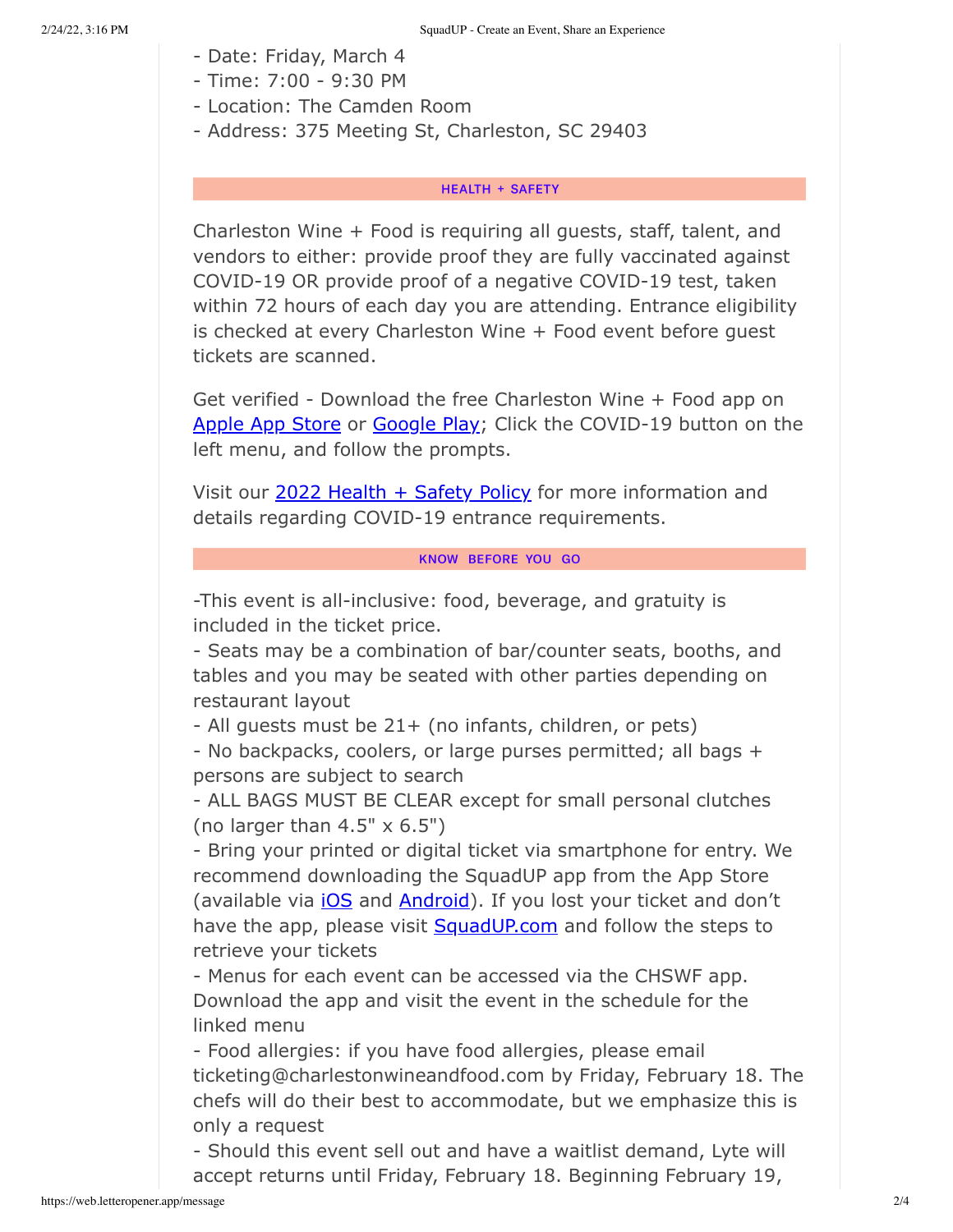tickets to this event cannot be returned via Lyte

- All events will take place rain or shine; please plan accordingly

#### **ATTIRE**

The dress is casual for this event; wear something that makes you feel great + comfortable!

### **TRANSPORTATION + PARKING**

Guest parking is available in a pay-to-park lot located at the Charleston Visitor Center at 375 Meeting Street, and street parking is available in the surrounding neighborhoods. Meters must be paid daily (Monday - Saturday) 9:00 AM to 6:00 PM.

There are also a number of parking lots  $+$  garages located around Charleston. Look for the green "P" signs that indicate parking. For more information on parking and getting around during the festival, take a look at our **FAQs**.

Stay safe! Charleston Wine + Food does not want guests to drink + drive. We encourage our guests to utilize rideshare services, which you can download directly to your smartphone.

### WHAT DO I DO WHEN I ARRIVE?

After entering the Charleston Visitor Center, follow signs to the Camden Room, and a member of the team will greet you and take your ticket prior to directing you to your table.

### **APP-SOLUTELY!**

Charleston Wine + Food is excited to announce that we have an app! Available for both Apple and Android products, our app is free to download from the Apple App Store and Google Play Store.

#### SWEET SUSTAINABILITY

At Charleston Wine  $+$  Food we strive to produce a sustainable  $+$ environmentally friendly festival. Our sustainable practices include, but are not limited to the exclusive use of compostable or recyclable plateware; commemorative glassware at select events and recyclable glassware at others; oyster shell recycling; and sustainable sourcing. Help us reduce our carbon footprint by taking a moment to follow our recycling and composting instructions throughout the festival.